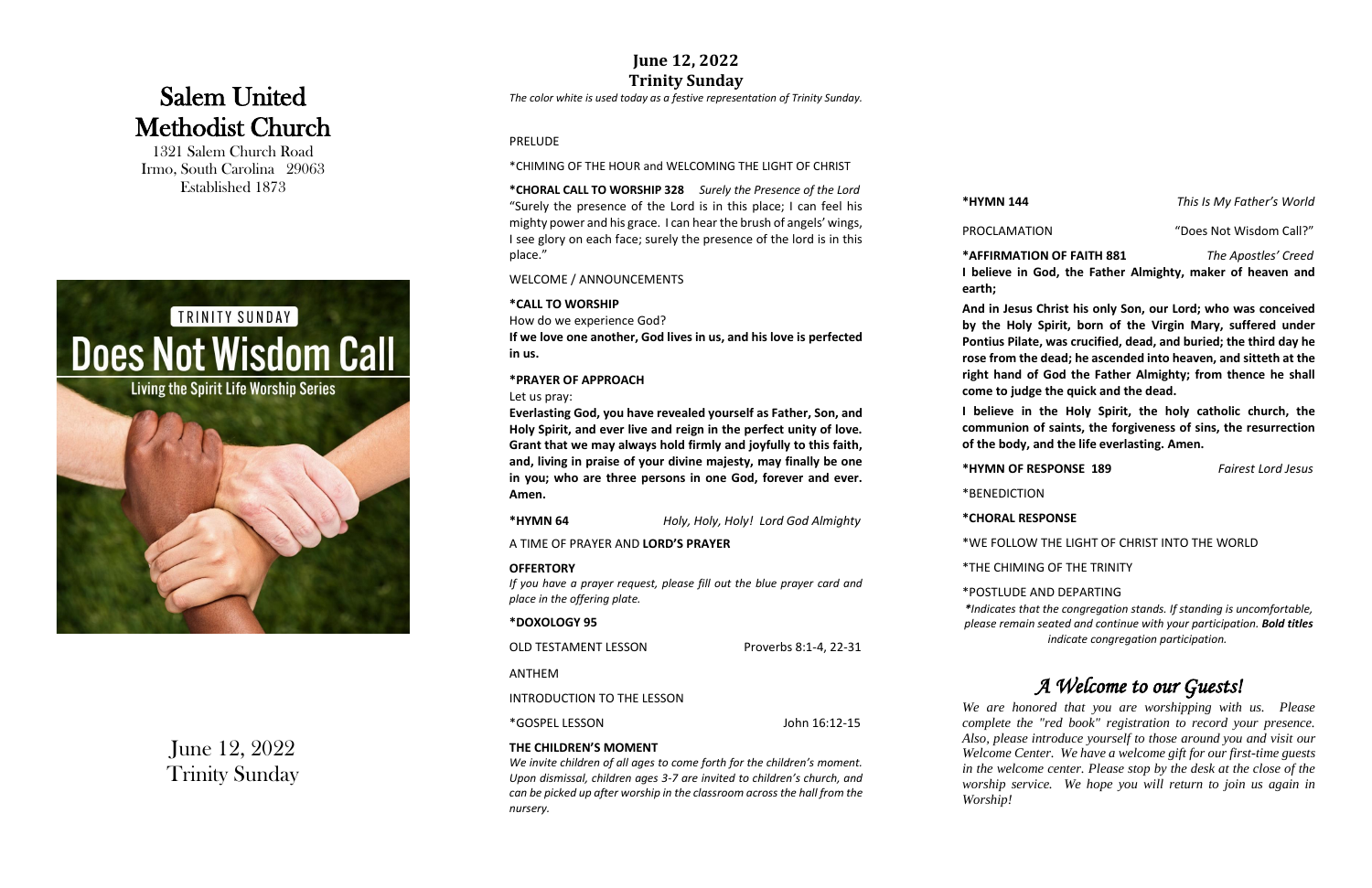### **Church on the Lake**

**June 12, 2022**

**8:30 Worship** 

A Service of Word

Gathering Time and Music

Welcome and Grace of Hospitality

Opening Prayer

### **\*Song 1** *Holy, Holy, Holy*

- *1. Holy, holy, holy! Lord God Almighty! Early in the morning our song shall rise to thee. Holy, holy, holy! Merciful and mighty, God in three persons, blessed Trinity!*
- *2. Holy, holy, holy! All the saints adore thee, casting down their golden crowns around the glassy sea; cherubim and seraphim falling down before thee, which wert, and art, and evermore shalt be.*
- *3. Holy, holy, holy! Though the darkness hide thee, though the eye of sinful man thy glory may not see, only thou art holy; there is none beside thee, perfect in power, in love and purity.*
- *4. Holy, holy, holy! Lord God Almighty! All thy works shall praise thy name, in earth and sky and sea. Holy, holy, holy! Merciful and mighty, God in three persons, blessed Trinity.*

**\*Song 2** *This Is My Father's World*

- *1. This is my Father's world, and to my listening ears all nature sings, and round me rings the music of the spheres. This is my Father's world: I rest me in the thought of rocks and trees, of skies and seas; his hand the wonders wrought.*
- *2. This is my Father's world, the birds their carols raise, the morning light, the lily white, declare their maker's praise. This is my Father's world: he shines in all that's fair; in the rustling grass I hear him pass; he speaks to me everywhere.*
- *3. This is my Father's world. O let me ne'er forget that though the wrong seems oft so strong, God is the ruler yet. This is my Father's world: why should my heart be sad? The Lord is King; let the heavens ring! God reigns; let the earth be glad!*
- $\triangleright$  We bid you a warm welcome this morning. We hope you will join us regularly during the summer and will tell others about this service.
- ➢ Please also consider joining us for Sunday School at 9:30am and Sunday Worship Services in our sanctuary at 10:30am at Salem United Methodist Church at the corner of Hwy. 6 and Salem Church Road in Irmo, SC. **Rev. Jeff Childress**

#### Scripture Readings Old Testament: Proverbs 8:1-4, 22-31 New Testament: John 16:12-15

Message Series: Living the Spirit Life "Does Not Wisdom Call?"

| $\sim$ . The set of the state of the state of the state of the state of the state of the state of the state of the state of the state of the state of the state of the state of the state of the state of the state of the stat |                           |  |
|---------------------------------------------------------------------------------------------------------------------------------------------------------------------------------------------------------------------------------|---------------------------|--|
| <b>Offering</b>                                                                                                                                                                                                                 |                           |  |
| *Song 3                                                                                                                                                                                                                         | <b>Fairest Lord Jesus</b> |  |
| 1. Fairest Lord Jesus, ruler of all nature,                                                                                                                                                                                     |                           |  |
| O thou of God and man the Son, thee will I cherish,                                                                                                                                                                             |                           |  |
| thee will I honor, thou, my soul's glory, joy, and crown.                                                                                                                                                                       |                           |  |
| 2. Fair are the meadows, fairer still the woodlands,                                                                                                                                                                            |                           |  |
| robed in the blooming garb of spring: Jesus is fairer,                                                                                                                                                                          |                           |  |
| Jesus is purer, who makes the woeful heart to sing.                                                                                                                                                                             |                           |  |
| 3. Fair is the sunshine, fairer still the moonlight,                                                                                                                                                                            |                           |  |
| and all the twinkling starry host: Jesus shines brighter,                                                                                                                                                                       |                           |  |

The flowers which grace the Holy Altar today are given to the Glory of God by Francis Haltiwanger in honor of Jessica Haltiwanger's 9<sup>th</sup> birthday and in memory of Norman Thomas.

 *Jesus shines purer than all the angels heaven can boast. 4. Beautiful Savior! Lord of all the nations! Son of God and Son of Man! Glory and honor, praise, adoration, now and forevermore be thine.*

\*Blessing and Sending Forth

\*Post-Service Music

*\*Indicates that the Congregation stands. If standing is uncomfortable, please remain seated and continue with your participation. Bold Titles indicate Congregation Participation.*

#### **FELLOWSHIP TIME**

Come early (8:15am) each week and enjoy refreshments and fellowship.

#### **WORDS OF WELCOME**

If you are visiting with us today and would like additional information about Salem United Methodist Church, please fill out the following and place it in the offering basket.

Name: \_\_\_\_\_\_\_\_\_\_\_\_\_\_\_\_\_\_\_\_\_\_\_\_\_\_\_\_\_\_\_\_\_\_\_\_\_\_\_\_ Address: Phone: \_\_\_\_\_\_\_\_\_\_\_\_\_\_\_\_\_\_\_\_\_\_\_\_\_\_\_\_\_\_\_\_\_\_\_\_\_\_\_\_

Worshi

#### **STEWARDSHIP AND ATTENDANCE**

**Week of June 5, 2022**

Needed each week to fund unified budget \$13,941.58 Unified budget received \$9,494.01 Needed to meet budget year to date (Incldg. bldg. fund) \$320,656.34

Unified budget received year to date (Incldg. bldg. fund) \$274,117.99

| <b>Attendance</b>      | <b>On Line Viewing</b> |  |
|------------------------|------------------------|--|
| p 178 Sunday School 60 | 173                    |  |

**PLEASE PRAYERFULLY REMEMBER: Brookdale —** Mary Skenes **Embrace Hospice House** — Bill Oswald Generations of Irmo — Carolyn Brower, Joyce Cook, Dot Corley, Anita Weed **Harbison Shores** — Mary Catherine Bickley Erskine **Lexington Extended Care** — Ray Keith **Lowman Home — Gwen Parnell Tyborne UCP** — Jessica Gore **Special Prayers** — Bob Davis**,** Faye Derrick**,** Leroy Gibson, Stephanie Knott, Willa McLane, Lee McMillan, Voncille Meetze, Margie Oswald, Terry Waites, Ed Thomas

#### **ASSISTING IN WORSHIP TODAY:**

| <b>Ushers:</b>      | Lead – Keith Corley                                          |
|---------------------|--------------------------------------------------------------|
|                     | <b>Scott Butler</b>                                          |
|                     | Ron Joye                                                     |
|                     | Van Morgan                                                   |
| <b>Sound Booth:</b> | Stephen Page                                                 |
| <b>Trustee:</b>     | Ryan Cole                                                    |
| Acolyte:            | <b>Thomas Brewton</b>                                        |
| Nursery:            | Claressa Poppell, Julie Hilliard                             |
|                     | The nursery will be available during the 10:30 worship hour. |

# *Flower Ministry*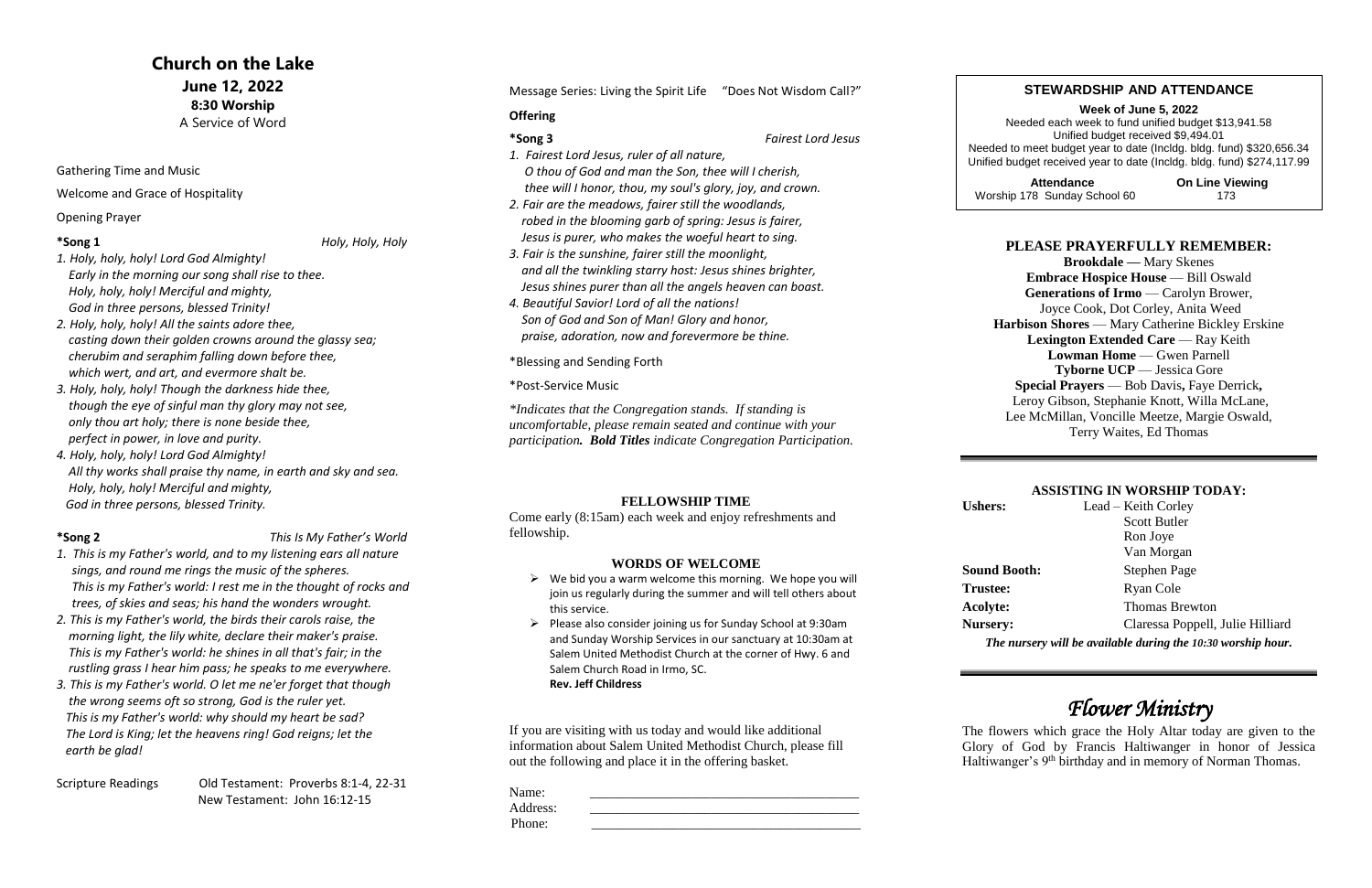# Church on the Lake is Back!

Our Church on the Lake service at Woodmen of the World, 2000 Johnson Marina Rd., Chapin, started today and will conclude on September  $25<sup>th</sup>$ . Mark your calendars now to enjoy this 8:30 am service. We look forward to worshiping with you there!

## **Ongoing Ways to Support the Church**

If you are interested in assisting Pastor Jeff with the sacrament of **holy communion**, we encourage your participation and ask you to place your name on the sign-up sheet located in the Welcome Center. Pastor Jeff will contact you prior to your participation to ensure you are adequately prepared. The **flower calendar** is also located in the Welcome Center. Cost is \$95 for two arrangements and is a thoughtful way to honor or memorialize someone special. The arrangements are yours to take following the service. If you would like to donate the flowers, they will be arranged into several different vases to be delivered to shut-ins and the sick.

### "**Y'all Come Choir "**

Do you love to sing but just can't commit to weekly choir practice during the school year? **Summer Choir** is perfect for you!!! Every Sunday during the Summer (June 12 - Aug. 28) we will meet in the Choir room on Sunday mornings at 10am to practice the hymns and a short Anthem. You do not need any choir experience to come and sing. All you need is to have a positive attitude to make a joyful noise to the glory of God!

### **Sharing God's Love**

Our current needs: Pancake Mix, Syrup, Jelly, Oatmeal, Tea, Small Coffee, Juice, Baking mixes, Rice Dinners, Pasta Dinners, Pasta Sauce, Elbow and Shell Pasta, Pork n Beans, Snacks: Granola Bars, Chips, Trail Mix, Lance Snack, and Crackers. *Drop off containers are located in each Sunday School Room, Church Office lobby and in the hallway next to the Fellowship Hall entrance.* 

**192 items were delivered to Sharing God's Love on May 31st .** 

## **Short Term Sunday Study**

Have you ever wondered about hearing God? Would you like to learn Listening Prayer in a practical way? Would you like to experientially know God?

If you would like to learn and practice listening prayer, to grow deeper in relationship with God and experientially know Him, then this is the study for you. The book for this class is called: Can you hear me? Tuning in to the God who speaks - By: Brad Jersak.

We will meet **Sunday mornings from 9:15 to 10:15 AM beginning June 12, 2022**, in the Green Room downstairs (4th room on the left). If you have trouble with the stairs, please let Heather know. If you would like to participate please contact Heather Magann via email at [hmagann@gmail.com](mailto:hmagann@gmail.com) or by phone at 843-446-7280, text works as well, this way we will know how many books to order.







# Join us for 4 nights of fun June 13th -16th at our Food Truck Party VBS! We'll have Bible stories, crafts, songs, games and more. Scan the QR code below to register!



5:15pm-7:30pm **Ages 4– rising 6th grade** 



*Registration sheets are available in the Welcome Center.*